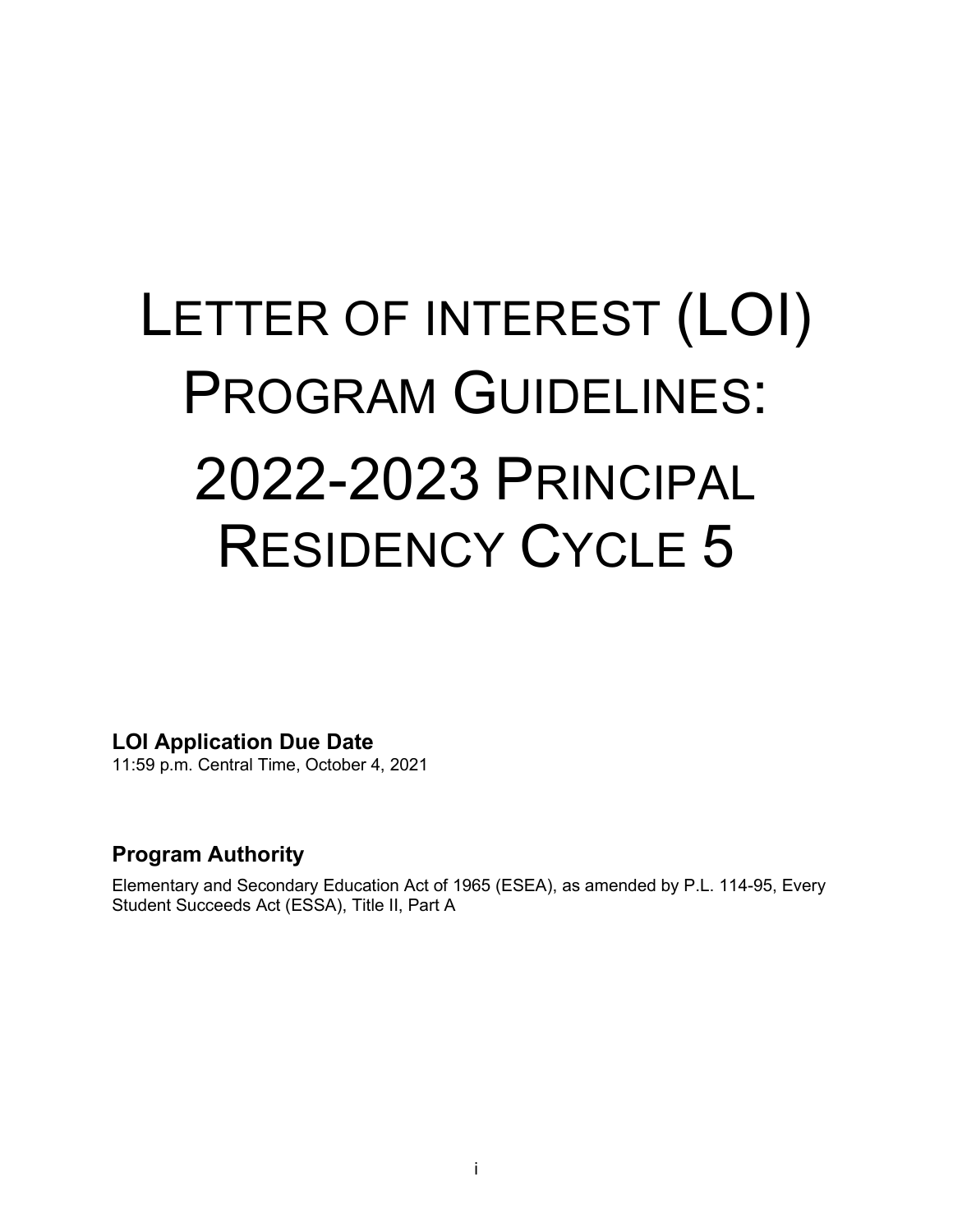# **Table of Contents**

| U.S. DEPARTMENT OF EDUCATION AND/OR STATE APPROPRIATIONS  5 |
|-------------------------------------------------------------|
|                                                             |
|                                                             |
|                                                             |
|                                                             |
|                                                             |
|                                                             |
|                                                             |
|                                                             |
|                                                             |
|                                                             |
|                                                             |
|                                                             |
|                                                             |
|                                                             |
|                                                             |
|                                                             |
|                                                             |
|                                                             |
|                                                             |
|                                                             |
| 11                                                          |
|                                                             |
|                                                             |
|                                                             |
|                                                             |
|                                                             |
|                                                             |
|                                                             |
|                                                             |
|                                                             |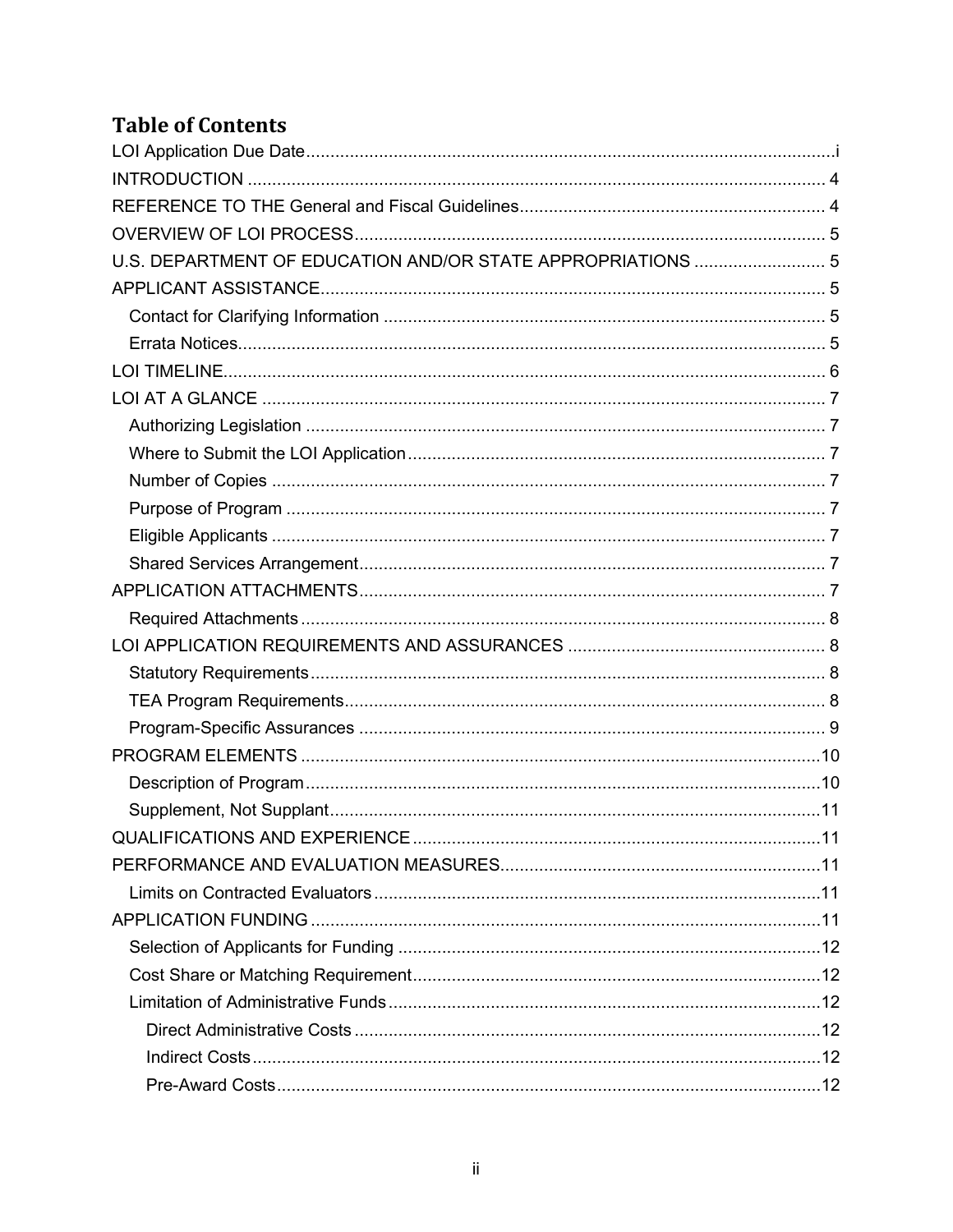| Travel Costs for Officials such as Executive Director, Superintendent, or Board Members 12 |  |
|--------------------------------------------------------------------------------------------|--|
|                                                                                            |  |
|                                                                                            |  |
|                                                                                            |  |
|                                                                                            |  |
|                                                                                            |  |
|                                                                                            |  |
|                                                                                            |  |
|                                                                                            |  |
|                                                                                            |  |
|                                                                                            |  |
|                                                                                            |  |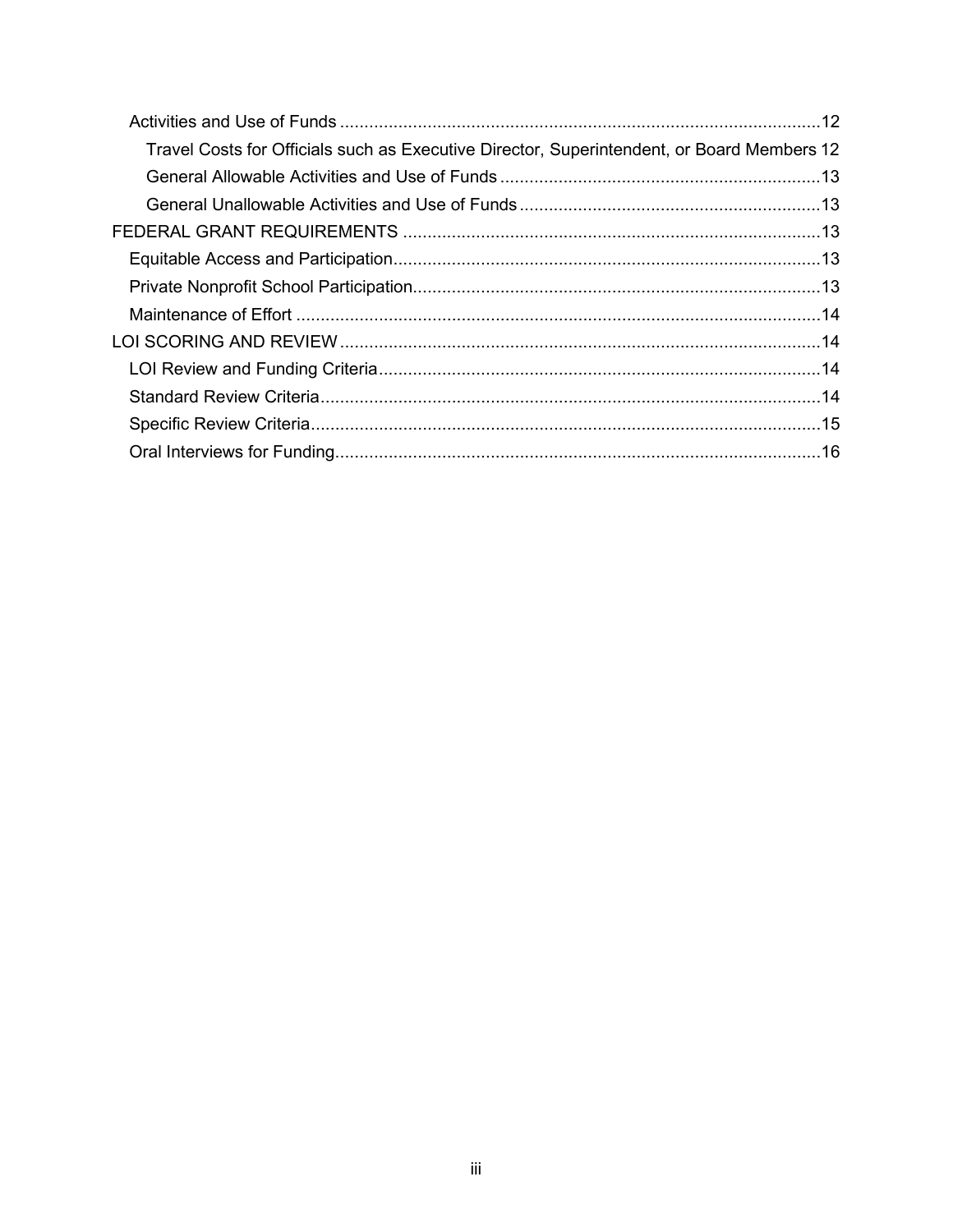# <span id="page-3-0"></span>**INTRODUCTION**

The Texas Education Agency (TEA), as the pass-through entity<sup>[1](#page-3-2)</sup>, is the grantee<sup>[2](#page-3-3)</sup> from the U.S. Department of Education (USDE) and TEA awards subgrants to non-federal entities<sup>[3](#page-3-4)</sup> such as local educational agencies (LEAs), including school districts, open-enrollment charter schools, and education service centers, and to a lesser degree institutions of higher education (IHEs), and nonprofit organizations (NPOs) who are the agency's subgrantees<sup>[4](#page-3-5)</sup>. These guidelines apply to all subgrantees of TEA, regardless of whether referenced herein as subgrantee or grantee. For purposes of this document, TEA may use the terms grantee and subgrantee synonymously for its subrecipients.

This document MUST be used in conjunction with the [General and Fiscal Guidelines](https://tea.texas.gov/sites/default/files/general-and-fiscal-guidelines-7.1.2021-and-after.pdf) and the specific program instructions. The Adobe Acrobat Standard Application System (SAS) consists of all forms to be completed in order for the applicant to be eligible for funding. For applicants selected for funding, all guidelines and instructions will be incorporated by reference into the Notice of Grant Award (NOGA).

# <span id="page-3-1"></span>**REFERENCE TO THE [General and Fiscal Guidelines](https://tea.texas.gov/sites/default/files/general-and-fiscal-guidelines-7.1.2021-and-after.pdf)**

The Program Guidelines provide information specifically relevant to this grant program. The [General and Fiscal Guidelines](https://tea.texas.gov/sites/default/files/general-and-fiscal-guidelines-7.1.2021-and-after.pdf) provide information relevant to all TEA grant programs. Throughout the Letter of Interest (LOI) Guidelines, cross-references are given to applicable sections of the [General and Fiscal Guidelines.](https://tea.texas.gov/sites/default/files/general-and-fiscal-guidelines-7.1.2021-and-after.pdf) **It is critical that you review all referenced sections of the** [General and Fiscal Guidelines](https://tea.texas.gov/sites/default/files/general-and-fiscal-guidelines-7.1.2021-and-after.pdf) **when preparing your application.**

<span id="page-3-2"></span><sup>1</sup> Pass-through entity is defined as a non-Federal entity that provides a subaward to a subrecipient to carry out part of a federal program. (2 CFR 200.74)

<span id="page-3-3"></span> $2$  Grantee is defined as the legal entity to which a grant is awarded and that is accountable to the federal government for the use of the funds provided. The term "grantee" does not include any secondary recipients, such as subgrantees and contractors that may receive funds from a grantee. (34 CFR 77)

<span id="page-3-4"></span><sup>3</sup> Non-federal entity is defined as a state, local government, Indian tribe, institution of higher education, or nonprofit organization that carries out a federal award as a recipient or subrecipient. (2 CFR 200.69)

<span id="page-3-5"></span><sup>4</sup> Subgrantee is defined by TEA to be the same as a subrecipient which is defined as a non-federal entity that receives a subaward from a pass-through entity to carry out part of a federal program; but does not include an individual that is a beneficiary of such program. (2 CFR 200.93) Subgrantee is defined in 34 CFR 77 as the legal entity to which a subgrant is awarded and that is accountable to the grantee for the use of the funds provided.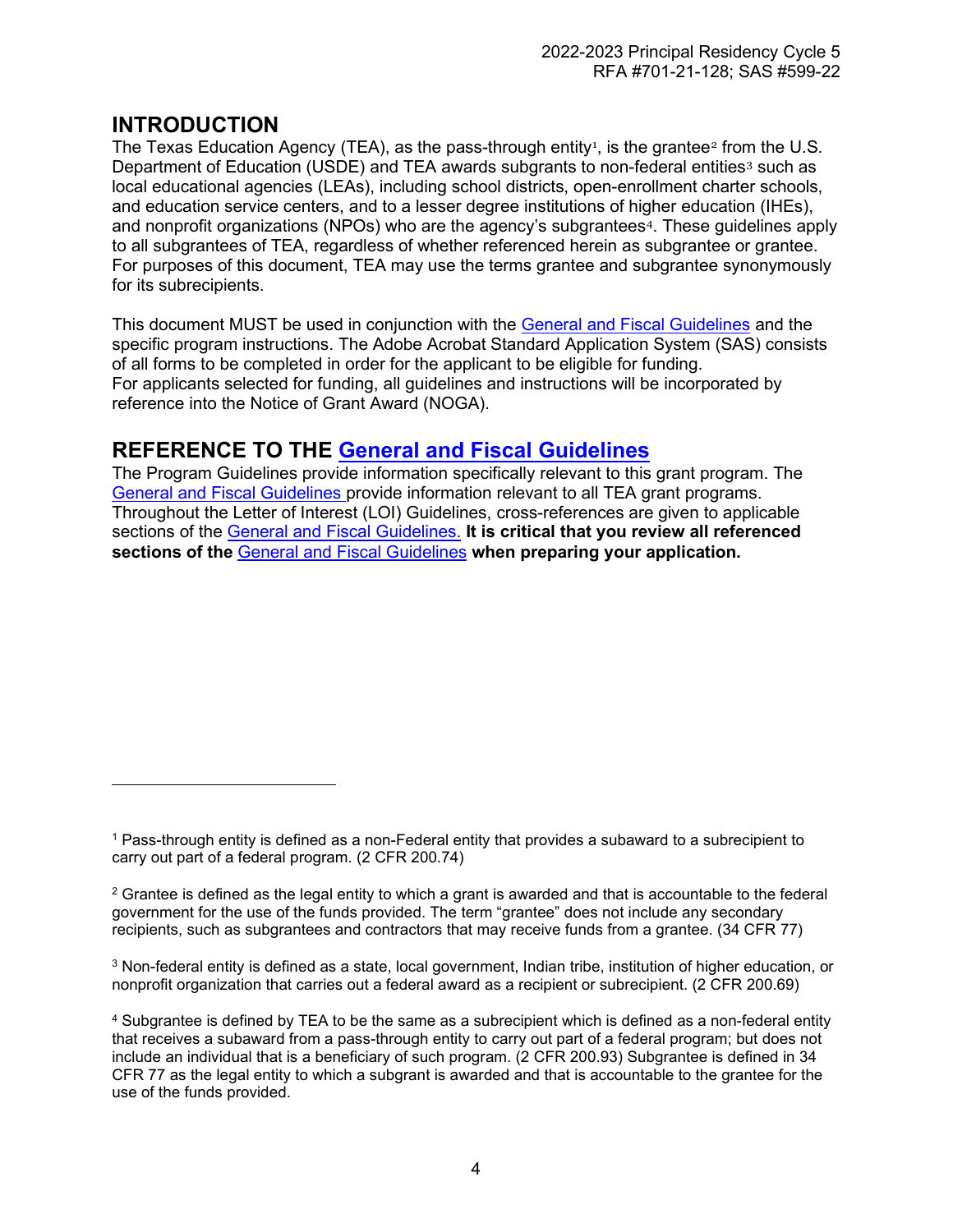# <span id="page-4-0"></span>**OVERVIEW OF LOI PROCESS**

The following steps provide a high-level overview of the process for responding to a letter of interest (LOI), including submitting an LOI application, and being selected for funding:

- 1. TEA publishes LOI application and supporting documents on the [TEA Grant](https://tea4avalonzo.tea.state.tx.us/GrantOpportunities/forms/GrantProgramSearch.aspx)  [Opportunities w](https://tea4avalonzo.tea.state.tx.us/GrantOpportunities/forms/GrantProgramSearch.aspx)ebpage.
- 2. Eligible applicants submit LOI application, and any required attachments to TEA by the specified deadline.
- 3. LOI applications reviewed and scored. Note: The highest scoring applicants may be required to attend an oral interview or respond to questions regarding their LOI application.
- 4. TEA announces applicants selected for funding on the TEA [Grants Awarded Data](https://tea.texas.gov/Finance_and_Grants/Grants/Grants_Awarded/Grants_Awarded_Data/) webpage.
- 5. *For LOI applicants selected for funding, the LOI application will serve as the grant application. This eliminates the need for selected applicants to submit a separate grant application.*
- 6. TEA staff conducts budget negotiations on the LOI application.
- 7. Notice of Grant Award (NOGA) issued upon successful completion of the negotiation process.

# <span id="page-4-1"></span>**U.S. DEPARTMENT OF EDUCATION AND/OR STATE APPROPRIATIONS**

The following is provided in compliance with the U.S. Department of Education Appropriations Act:

| Category                                          | Amount      |
|---------------------------------------------------|-------------|
| Total funds available for this project            | \$5,975,219 |
| Percentage to be financed with federal funds      | 100%        |
| Amount of federal funds                           | \$5,975,219 |
| Percentage to be financed from nonfederal sources | 100%        |
| Amount of nonfederal funds                        | \$0.00      |

# <span id="page-4-2"></span>**APPLICANT ASSISTANCE**

The following types of assistance are available to applicants for this grant program.

# <span id="page-4-3"></span>**Contact for Clarifying Information**

See the [General and Fiscal Guidelines,](https://tea.texas.gov/sites/default/files/general-and-fiscal-guidelines-7.1.2021-and-after.pdf) *TEA Contacts*. The following TEA staff member should be contacted with questions about the LOI:

Ebony Love, Educator Preparation Capacity Building Specialist Educator Preparation, Certification, and Enforcement Ebony.Love@tea.texas.gov

# <span id="page-4-4"></span>**Errata Notices**

See the [General and Fiscal Guidelines,](https://tea.texas.gov/sites/default/files/general-and-fiscal-guidelines-7.1.2021-and-after.pdf) *Errata Notices*.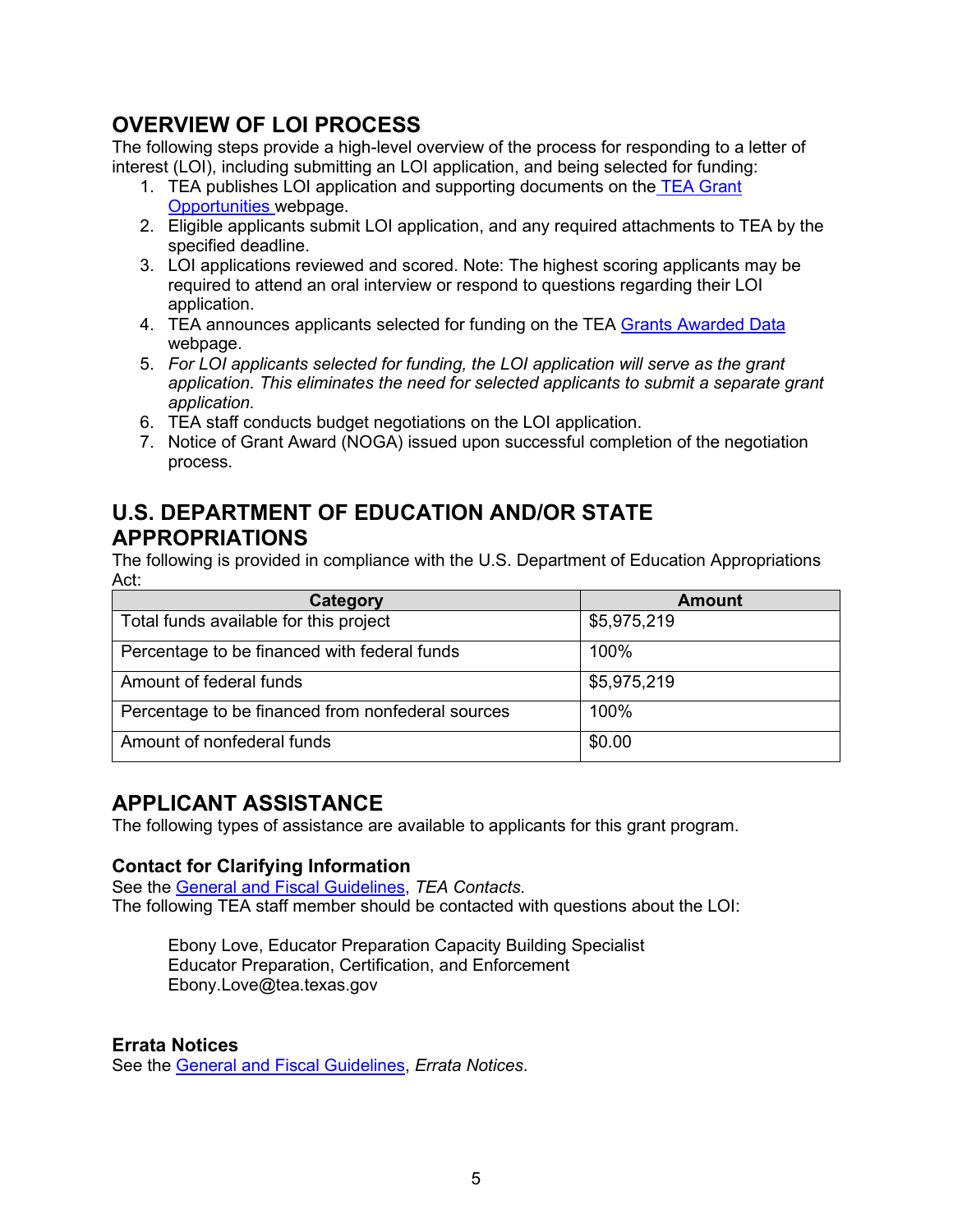# <span id="page-5-0"></span>**LOI TIMELINE**

Dates, except the grant ending date, may vary slightly as conditions require.

| <b>Date</b>      | <b>Event</b>                                                                           |
|------------------|----------------------------------------------------------------------------------------|
| August 2, 2021   | LOI available                                                                          |
| August 13, 2021  | Last date to submit questions to be addressed in the applicant's<br>Conference/Webinar |
|                  | See General and Fiscal Guidelines, Applicants' Conference/Webinar                      |
| August 21, 2021  | Applicants' webinar posted to the TEA Grant Opportunities page                         |
| September 6,     | Last date to submit FAQs to TEA contact person                                         |
| 2021             | See General and Fiscal Guidelines, Frequently Asked Questions                          |
| September 13,    | FAQs posted to <b>TEA Grant Opportunities</b> page                                     |
| 2021             |                                                                                        |
| October 4, 2021  | Due date for the LOI application, which must be submitted via email to                 |
|                  | <b>loiapplications@tea.texas.gov</b> . The LOI application must be received by         |
|                  | the TEA by 11:59 p.m., Central Time.                                                   |
|                  | See General and Fiscal Guidelines, LOI Application Due Date and Time                   |
| October 29,      | LOI review period                                                                      |
| $2021 -$         | See General and Fiscal Guidelines, LOI Review Process                                  |
| December 14,     |                                                                                        |
| 2021             |                                                                                        |
| December 14,     | Oral Interviews                                                                        |
| $2021 - January$ | See General and Fiscal Guidelines, Oral Interviews for Funding                         |
| 12, 2022         |                                                                                        |
| January 18,      | Beginning date of grant (if selected for funding)                                      |
| 2022             | See General and Fiscal Guidelines, Grant Period                                        |
| June 30, 2023    | Final date to submit an amendment (if selected for funding)                            |
| September 30,    | Ending date of grant (if selected for funding)                                         |
| 2023             | See General and Fiscal Guidelines, Grant Period                                        |

For all dates related to the grant, including reporting dates, see the TEA Grant Opportunities page. If a due date falls on a weekend or holiday, the date will be on the following business day. All dates except the grant ending date may vary slightly as conditions require.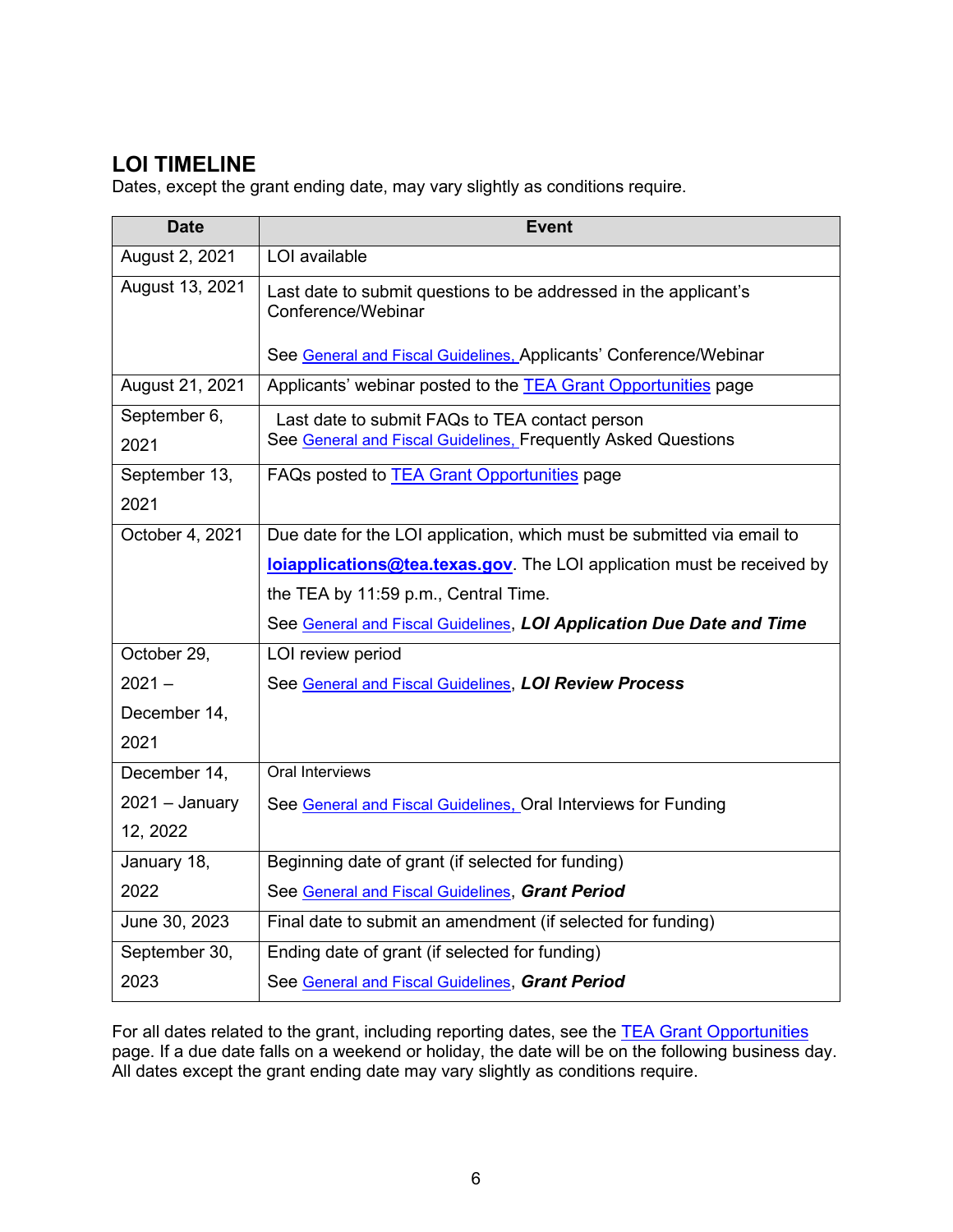# <span id="page-6-0"></span>**LOI AT A GLANCE**

This section provides fundamental information pertinent to the grant program.

# <span id="page-6-1"></span>**Authorizing Legislation**

This LOI is authorized by the Elementary and Secondary Education Act of 1965 (ESEA), as amended by P.L. 114-95, Every Student Succeeds Act (ESSA), Title II, Part A.

## <span id="page-6-2"></span>**Where to Submit the LOI Application**

See the [General and Fiscal Guidelines](https://tea.texas.gov/sites/default/files/general-and-fiscal-guidelines-7.1.2021-and-after.pdf)**:** *Where to Submit the LOI Application*

# <span id="page-6-3"></span>**Number of Copies**

See the [General and Fiscal Guidelines:](https://tea.texas.gov/sites/default/files/general-and-fiscal-guidelines-7.1.2021-and-after.pdf) *Copies and Signature for LOI Applications*

## <span id="page-6-4"></span>**Purpose of Program**

This grant program seeks to provide LEAs with an opportunity to increase the number of well- prepared, diverse instructional leaders by building sustainable leadership pipelines and growing quality principal residency programs.

LEAs that are awarded this grant will do the following:

- Identify strong principal residents from among their current staff through a targeted recruitment and selection process
- Partner with an effective principal educator preparation program (EPP) that provides residents with course content focused on best practices in campus leadership, including a concentrated focus on instructional leadership
- Design and implement a year-long, full-time residency with a focus on authentic campus-based leadership experiences in partnership with the EPP
- Design a plan for building sustainable leadership pipelines within the LEA

A full-time, year-long residency is defined as a program in which residents are consistently engaged in authentic campus-based leadership experiences in a clinical setting for a minimum of a school year. Residents may not have significant classroom responsibilities during this time period.

#### <span id="page-6-5"></span>**Eligible Applicants**

See the [General and Fiscal Guidelines,](https://tea.texas.gov/sites/default/files/general-and-fiscal-guidelines-7.1.2021-and-after.pdf) *Eligibility To Apply for LOIs*.

LEAs with at least one campus that received an "F" rating overall per the 2019 Accountability Ratings and/or with at least one campus labeled Targeted, Additional Targeted, or Comprehensive per the 2019–2020 Title I Status.

# <span id="page-6-6"></span>**Shared Services Arrangement**

See the [General and Fiscal Guidelines,](http://tea.texas.gov/WorkArea/linkit.aspx?LinkIdentifier=id&ItemID=25769819073) *Eligibility To Apply for LOIs*.

Shared Services Arrangements are not allowed for this grant program.

# <span id="page-6-7"></span>**APPLICATION ATTACHMENTS**

This section describes the required attachments that must be included with the application.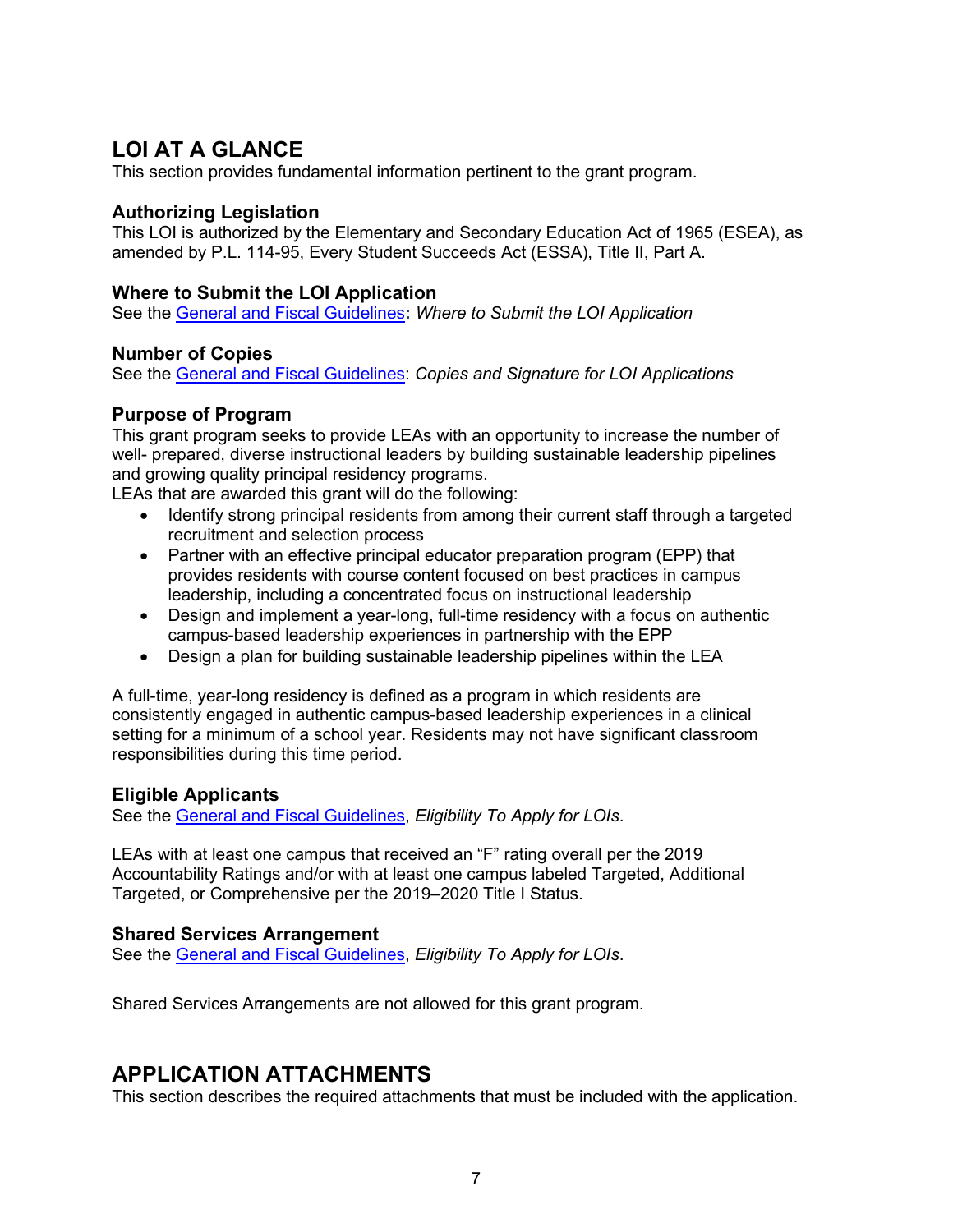# <span id="page-7-0"></span>**Required Attachments**

See the following section of the [General and Fiscal Guidelines:](https://tea.texas.gov/sites/default/files/general-and-fiscal-guidelines-7.1.2021-and-after.pdf) *Required Program-Related Attachments* 

Program attachments must be submitted with the program application. For this grant application, you are required to submit 5 additional individual attachments. Please see the "Attachment 2: Supplemental Narrative Question Responses" for a detailed description of the requirements for Attachments 3-5. **Please label each attachment with its corresponding title listed below:** 

Attachment 1: Leverage Leadership Readiness Assessment

Attachment 2: Supplemental Narrative Question Responses

Attachment 3: Educator Preparation Program's Scope and Sequence

Attachment 4: Instructional Leadership Meeting

Attachment 5: District Coaching Tool

# <span id="page-7-1"></span>**LOI APPLICATION REQUIREMENTS AND ASSURANCES**

This section describes the types of requirements that applicants must assure adherence to in order to be eligible to be considered for funding:

- Statutory requirements (requirements defined in the authorizing statute)
- TEA program requirements (requirements defined by TEA program staff)

#### <span id="page-7-2"></span>**Statutory Requirements**

See the [General and Fiscal Guidelines,](https://tea.texas.gov/sites/default/files/general-and-fiscal-guidelines-7.1.2021-and-after.pdf) *Statutory Requirements*.

Per TEC §22.0834, any person offered employment by any entity that contracts with TEA or receives grant funds administered by TEA (i.e., a grantee or subgrantee) is subject to the fingerprinting requirement. TEA is prohibited from awarding grant funds to any entity, including nonprofit organizations, that fails to comply with this requirement. For details, refer to the [General and Fiscal Guidelines,](https://tea.texas.gov/sites/default/files/general-and-fiscal-guidelines-7.1.2021-and-after.pdf) *Fingerprinting Requirement*.

# <span id="page-7-3"></span>**TEA Program Requirements**

See the [General and Fiscal Guidelines,](https://tea.texas.gov/sites/default/files/general-and-fiscal-guidelines-7.1.2021-and-after.pdf) *Program Requirements.*

In addition to the statutory requirements, TEA has established the following program requirements. Applicants must address within the application how they will achieve the following:

1. The LEA must provide a description of the targeted recruitment and selection process which utilizes demonstrated criteria including evidence of measurable student achievement, strong evaluations/appraisals, interpersonal leadership, effective response to observations and feedback, evidence of strategic problem solving, and growth mindset. LEA must also provide their plan for considering the degree to which the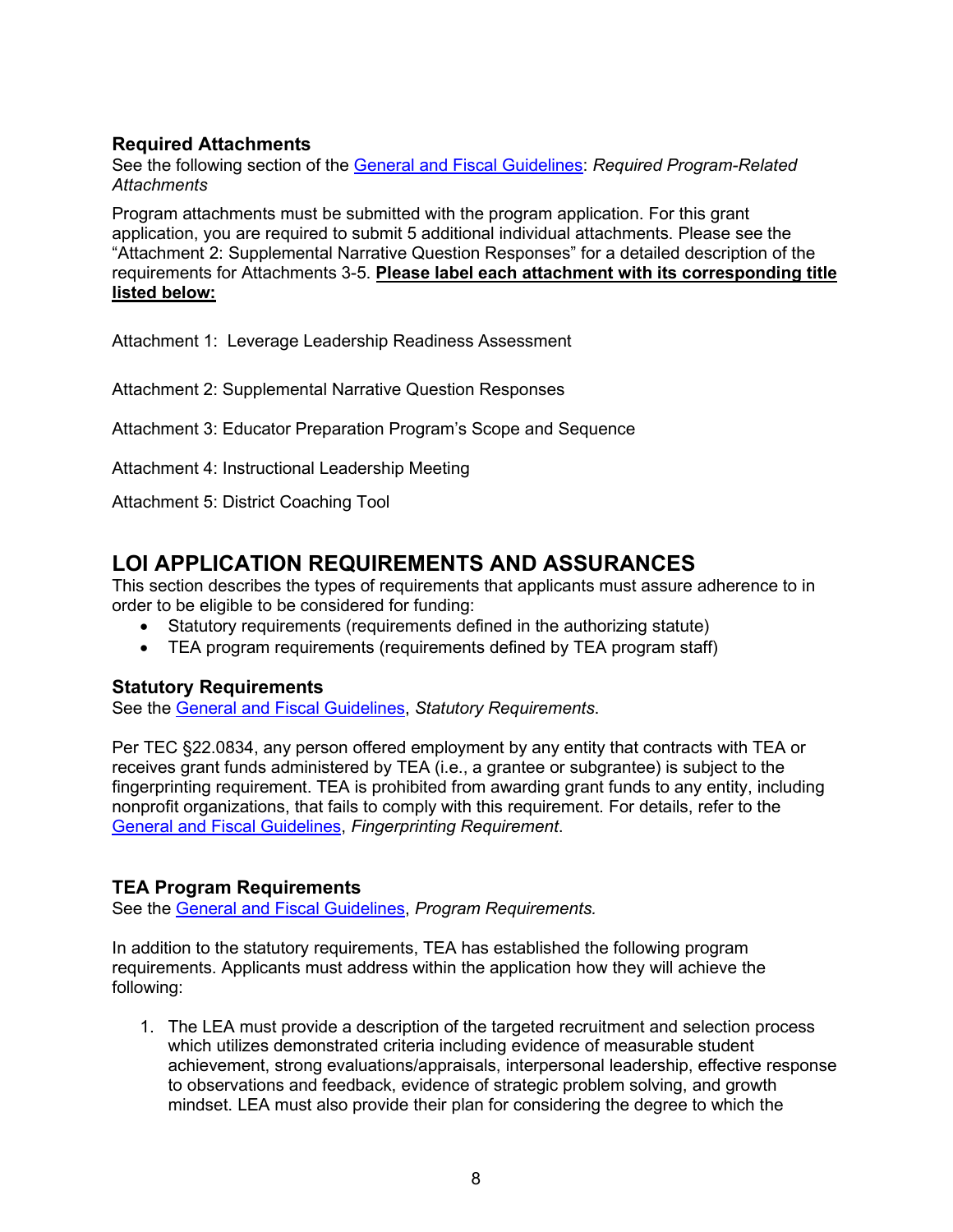diversity of the residents mirrors that of the student population in their recruitment and selection strategy.

- 2. The LEA must provide a description of the year-long, full-time residency that includes the following opportunities for the resident:
	- a. sustained and rigorous clinical learning in an authentic school setting
	- b. substantial leadership responsibilities such as the ability to address and resolve a significant problem/challenge in the school that influences practice and student learning.
	- c. development of the skills needed to establish and support effective and continuous professional development with assigned teaching staff; and
	- d. development of the ability to facilitate stakeholders' efforts to build a collaborative team within the school to improve instructional practice, student achievement, and the school culture.
- 3. The LEA must provide a description of Data-Driven Instruction systems currently implemented at campus level and complete the *Leverage Leadership Readiness Assessment: Data-Driven Instruction* provided in Attachment 1.
- 4. The LEA must provide a description of Observation and Feedback systems currently implemented at campus level and complete the *Leverage Leadership Readiness Assessment: Observation and Feedback* provided in Attachment 1.
- 5. The LEA must provide a description of a sustainability plan for the continuation of the Principal Residency Program.
- 6. The LEA must provide a clear description of a proposed communication system between the EPP team and key district personnel.

# <span id="page-8-0"></span>**Program-Specific Assurances**

See the [General and Fiscal Guidelines,](https://tea.texas.gov/sites/default/files/general-and-fiscal-guidelines-7.1.2021-and-after.pdf) *Provisions and Assurances*.

- 1. LEA assures that the principal residency is full-time and at least one year in length.
- 2. LEA assures that residents do not have significant classroom responsibilities.
- 3. LEA assures that residents do not hold a principal certification in the state of Texas.
- 4. LEA assures that residents will receive ongoing support from an effective mentor principal or school leader who ensures the resident is exposed to substantial leadership opportunities.
- 5. LEA assures that all mentor principals and EPP representatives managing resident's onsite coaching will be present at TEA Principal Residency Summer Institute in Spring 2022.
- 6. LEA assures that partner principal EPP provides residents with a full-time residency experience including certification; evidence-based coursework; opportunities to practice and be evaluated in a school setting; and consistent coaching and evaluation with a minimum of six sessions per year.
- 7. LEAs and EPPs must utilize *Principal Residency Grant Fidelity of Implementation Rubric for LEAs* and *Principal Residency Grant Fidelity of Implementation Rubric for EPPs* to design and implement residency.
- 8. If preliminarily selected for award, LEA assures they will select their EPP per their compliant procurement policies and procedures and will develop an MOU with the EPP and submit it to principalresidency@tea.texas.gov for approval.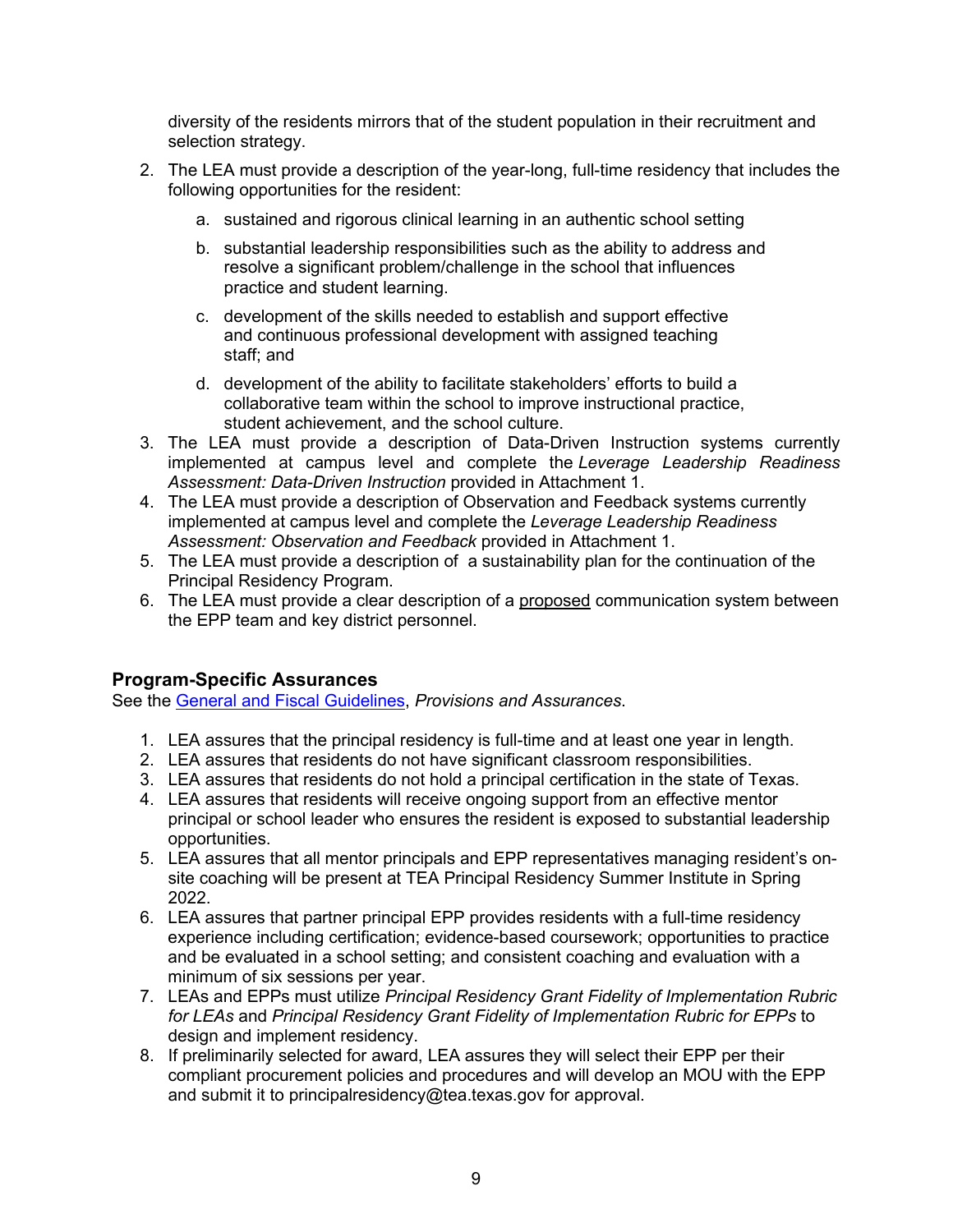- 9. LEA assures it will choose from the list of approved EPP providers. An approved provider list **is** posted on the [TEA Grant Opportunity page,](http://burleson.tea.state.tx.us/GrantOpportunities/forms/GrantProgramSearch.aspx) with all documents pertaining to the RFA.
- 10. If preliminarily selected for award, LEA agrees that the full grant award will not be released until TEA staff have concluded the negotiation process and verified that an approved EPP provider was selected and the MOU contains all the required elements, including the following:
	- Courses that are designed to develop leader competencies including the Texas 268 Identified Integrated Pillars: Communication with Stakeholders; Diversity and Equity; Professional Development; Curriculum Alignment; Hiring, Selection and Retention; School Vision and Culture; Data-Driven Instruction; Observation and Feedback; Strategic Problem Solving
	- Course designs that explicitly connect course content, authentic leadership opportunities of residency, resources and materials, and course assessment measures
	- Residency design provides candidates with performance assessments of best practices for use in reflecting upon and refining specific competencies being developed
	- Residency design includes structured authentic leadership opportunities in which residents apply new learning and become familiar with various real-world contexts
	- Residency design utilizes formative feedback, provided to the resident at least on a weekly basis, as an essential tool in guiding learning toward objectives and formative and summative goals
	- Residency design that uses culturally responsive methods to develop leader competencies at the personal, instructional, and institutional level

# <span id="page-9-0"></span>**PROGRAM ELEMENTS**

This section provides detailed information about the LOI.

# <span id="page-9-1"></span>**Description of Program**

As part of this grant program, LEAs and EPP partners must provide residents with a year-long, full-time residency consisting of the following:

- Sustained and rigorous clinical learning in an authentic school setting
- Evidence-based coursework focused on best practices in campus leadership, including a concentrated focus on instructional leadership
- Ongoing support from an effective mentor principal or school leader
- Authentic leadership opportunities
- An opportunity to practice and be evaluated in a school setting

LEAs or charter networks may request up to \$70,000 per resident and are expected to provide a \$15,000 match towards each resident's salary. LEAs or charter networks are eligible to receive funding for 1–10 residents per year.

LEAs and EPPs must utilize *Principal Residency Grant Fidelity of Implementation Rubric for LEAs* and *Principal Residency Grant Fidelity of Implementation Rubric for EPPs* provided in the design and implementation of the residency.

The initial grant award period is January 18, 2022, to August 30, 2023.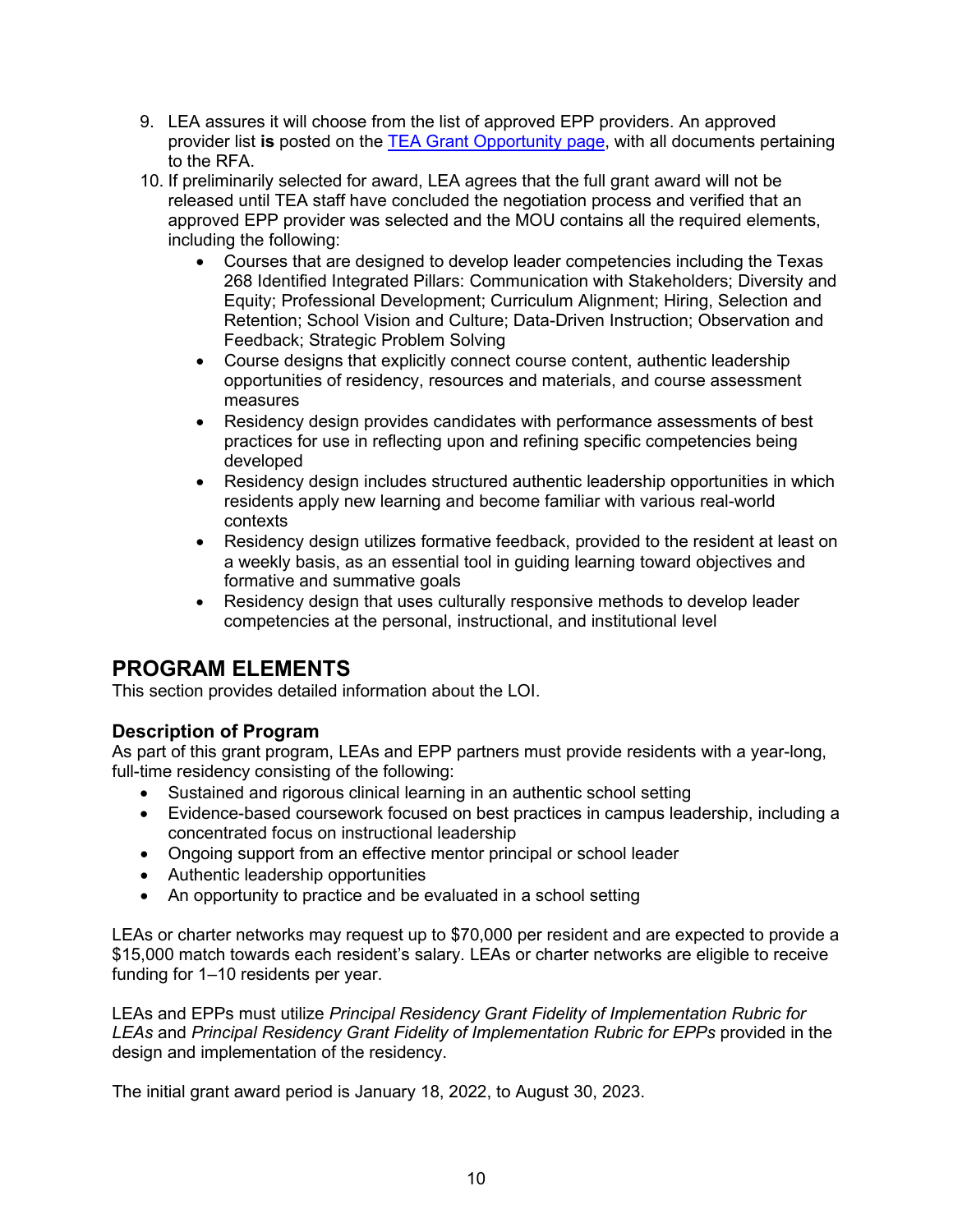# <span id="page-10-0"></span>**Supplement, Not Supplant**

For supplement, not supplant guidance, see the Supplement, Not Supplant Handbook on the Grants Administration Division's [Administering a Grant](http://tea.texas.gov/Finance_and_Grants/Administering_a_Grant.aspx) page.

The supplement not supplant provision **applies**.

# <span id="page-10-1"></span>**QUALIFICATIONS AND EXPERIENCE**

The applicant agrees to provide data on the qualifications and experience of the existing or future staff members, as required per the program guidelines as follows:

N/A FOR THIS GRANT

# <span id="page-10-2"></span>**PERFORMANCE AND EVALUATION MEASURES**

The applicant agrees to collect data and report on the following mandatory performance and evaluation measures:

- 1. Performance evaluation data on principal residents such as observations, teacher surveys (either approved or provided by TEA), and coaching notes
- 2. Post residency placement information for all principal residents
- 3. Demographic information of principal residents
- 4. Residents' program completion rates
- 5. Residents' satisfaction rates with IHE/EPP and mentorprincipal
- 6. Number of applicants for principal residency within an LEA
- 7. Residents' certification test scores
- 8. Program Self-Evaluation
	- a. *Principal Residency Grant Fidelity of Implementation Rubric for LEAs*
	- b. *Principal Residency Grant Fidelity of Implementation Rubric for EPPs*
- 9. Resident Evaluation
	- a. *Principal Residency Grant Fidelity of Implementation Rubric for LEAs*
	- b. *Principal Residency Grant Fidelity of Implementation Rubric for EPPs*

# <span id="page-10-3"></span>**Limits on Contracted Evaluators**

Applicants should make every effort to ensure that contracted evaluators be independent and objective.

# <span id="page-10-4"></span>**APPLICATION FUNDING**

See the [General and Fiscal Guidelines:](https://tea.texas.gov/sites/default/files/general-and-fiscal-guidelines-7.1.2021-and-after.pdf) *Continuation Funding, Fund Management, and Use of Funds*

It is anticipated that approximately 10-15 applicants will be awarded ranging in amounts from \$70,000 to \$700,000.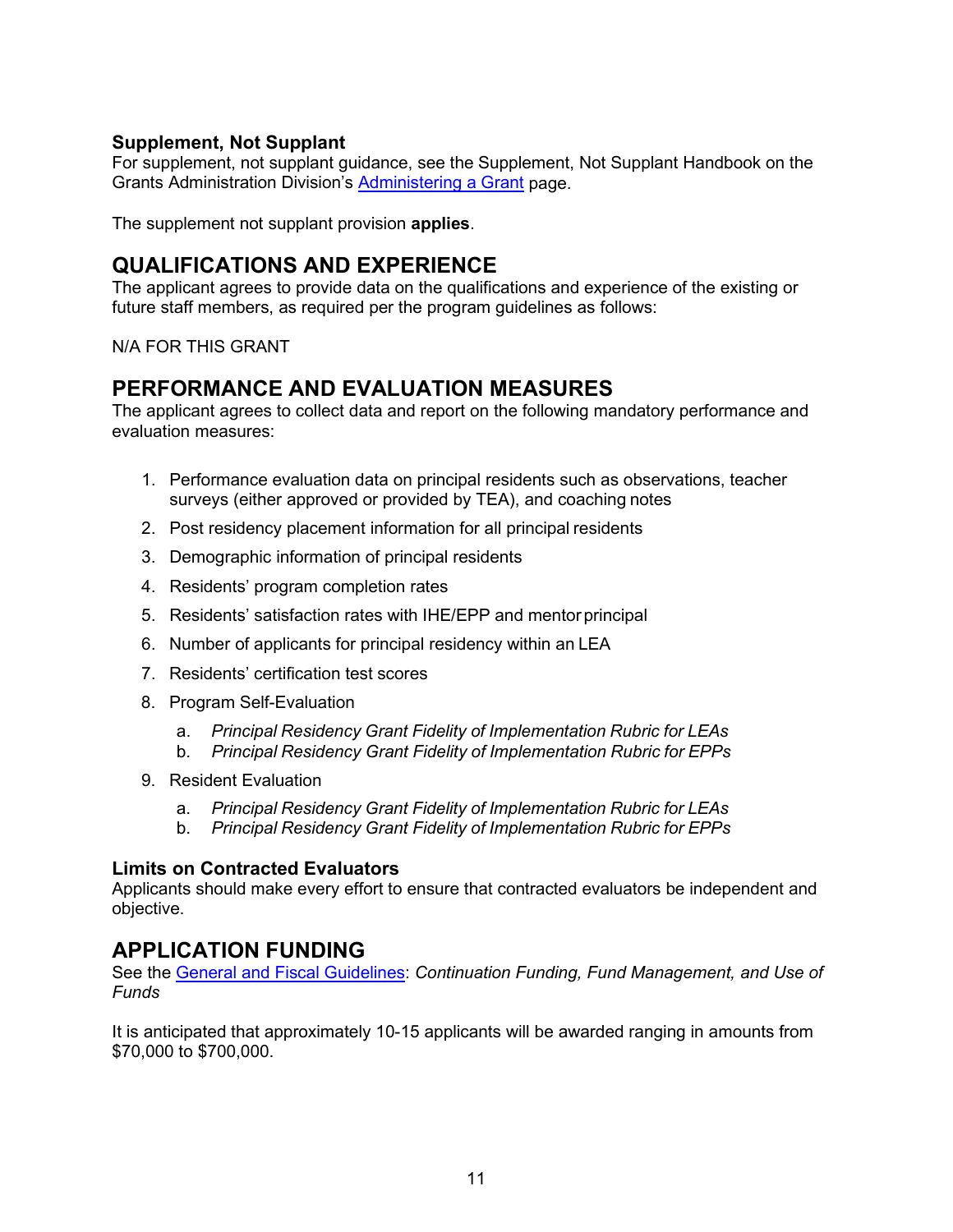## <span id="page-11-0"></span>**Selection of Applicants for Funding**

Applicants will be selected in rank order

#### <span id="page-11-1"></span>**Cost Share or Matching Requirement**

See the [General and Fiscal Guidelines,](https://tea.texas.gov/sites/default/files/general-and-fiscal-guidelines-7.1.2021-and-after.pdf) *Cost Share/Match Requirement*.

TEA requires a cost share/match.

For each principal resident funded with grant funds, LEAs must provide a match of \$15,000 towards each principal resident's year-long, full- time salary. LEAs shall not use federal funds for match.

#### <span id="page-11-2"></span>**Limitation of Administrative Funds**

See the [General and Fiscal Guidelines,](https://tea.texas.gov/sites/default/files/general-and-fiscal-guidelines-7.1.2021-and-after.pdf) *Administrative Costs*.

*NOTE*: Administrative funds include **both** direct administrative costs **and** allowable indirect costs.

#### <span id="page-11-3"></span>**Direct Administrative Costs**

The authorizing statute permits applicants to budget reasonable and necessary direct administrative costs for this grant program.

#### <span id="page-11-4"></span>**Indirect Costs**

The grantee may claim a maximum for indirect costs equal to their current approved restricted indirect cost rate for this grant program. However, please note that IHEs that only have an approved unrestricted indirect cost rate will be capped at 8% for indirect administrative costs.

To calculate the maximum indirect costs that can be claimed for a grant, complete the Maximum [Indirect Costs Worksheet,](https://tea.texas.gov/Finance_and_Grants/Administering_a_Grant.aspx) posted on the Administering a Grant page, under the Handbooks and Other Guidance section.

#### <span id="page-11-5"></span>**Pre-Award Costs**

See the [General and Fiscal Guidelines,](https://tea.texas.gov/sites/default/files/general-and-fiscal-guidelines-7.1.2021-and-after.pdf) *Pre-Award Costs*.

Pre-award costs **are not** permitted. Pre-award costs are permitted from the award announcement date to the start date.

#### <span id="page-11-6"></span>**Activities and Use of Funds**

See the [Administering a Grant](http://www.tea.texas.gov/WorkArea/linkit.aspx?LinkIdentifier=id&ItemID=25769814700) page for general guidance on allowable activities and use of funds.

Allowable activities and use of funds may include but are not limited to the following:

#### <span id="page-11-7"></span>**Travel Costs for Officials such as Executive Director, Superintendent, or Board Members**

Travel costs for officials such as the executive director, superintendent, or board members may be funded under the grant program. Only the following travel costs are allowable for these positions:

• In state travel costs for purpose of Principal Residency Grant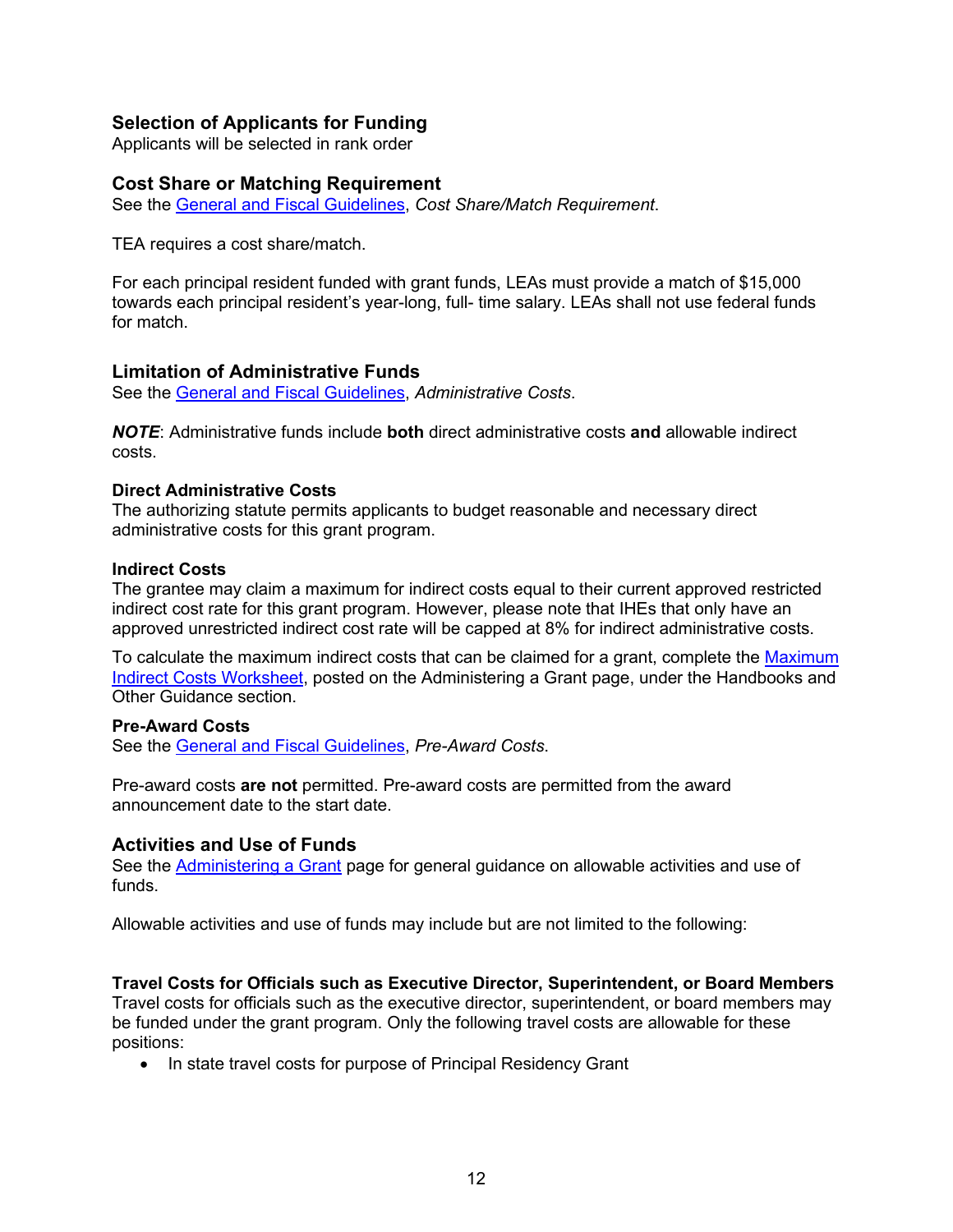## <span id="page-12-0"></span>**General Allowable Activities and Use of Funds**

- Professional development/curriculum for residents
- Stipends or salary for residents
- Stipends for mentor principals
- Certification exam costs for residents
- Travel for residents for IHE/EPP training or coaching purposes
- Curriculum textbooks for residents

## <span id="page-12-1"></span>**General Unallowable Activities and Use of Funds**

In general, refer to the Budgeting Cost Guidance Handbook on the [Administering a Grant](http://www.tea.texas.gov/WorkArea/linkit.aspx?LinkIdentifier=id&ItemID=25769814700) page for unallowable costs.

## **Field Trips**

Field trips may not be funded under the grant program.

#### **Advisory Council**

An advisory council may not be funded under the grant program.

#### **Cost of Membership in Any Civic or Community Organization**

The cost of membership in any civic or community organization may not be funded under the grant program.

#### **Hosting or Sponsoring of Conferences**

Conferences may not be hosted or sponsored under the grant program.

#### **Out-of-State Travel**

Out-of-state travel costs are not allowable.

In addition, unallowable activities and use of funds for this grant may include but are not limited to the following:

- Debt service (lease-purchase)
- Compensation or bonuses for attending professional development
- Computer or mobile device equipment
- Capital outlay

# <span id="page-12-2"></span>**FEDERAL GRANT REQUIREMENTS**

#### <span id="page-12-3"></span>**Equitable Access and Participation**

See the [General and Fiscal Guidelines,](https://tea.texas.gov/sites/default/files/general-and-fiscal-guidelines-7.1.2021-and-after.pdf) *Equitable Access and Participation*.

This requirement **does** apply to this federally funded program.

#### <span id="page-12-4"></span>**Private Nonprofit School Participation**

See the [General and Fiscal Guidelines,](https://tea.texas.gov/sites/default/files/general-and-fiscal-guidelines-7.1.2021-and-after.pdf) *Private Nonprofit School Participation*.

This requirement **does** apply to this federally funded program.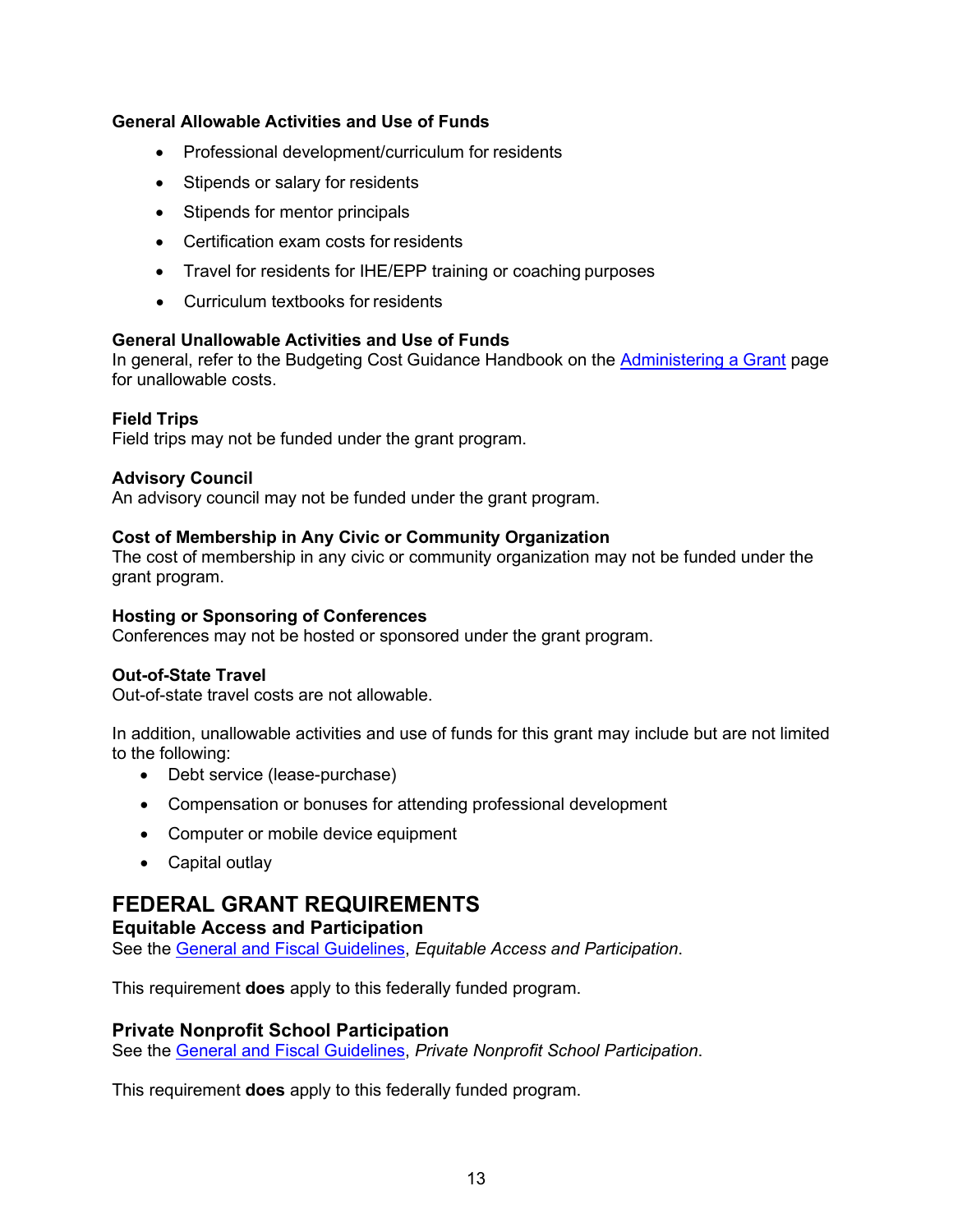# <span id="page-13-0"></span>**Maintenance of Effort**

See the [General and Fiscal Guidelines,](https://tea.texas.gov/sites/default/files/general-and-fiscal-guidelines-7.1.2021-and-after.pdf) *Maintenance of Effort*.

This requirement **does** apply to this federally funded program.

# <span id="page-13-1"></span>**LOI SCORING AND REVIEW**

This section provides information on the scoring and review of LOI applications.

# <span id="page-13-2"></span>**LOI Review and Funding Criteria**

See the [General and Fiscal Guidelines,](https://tea.texas.gov/sites/default/files/general-and-fiscal-guidelines-7.1.2021-and-after.pdf) *LOI Review Criteria*.

## <span id="page-13-3"></span>**Standard Review Criteria**

See the [General and Fiscal Guidelines,](https://tea.texas.gov/sites/default/files/general-and-fiscal-guidelines-7.1.2021-and-after.pdf) Standard Review Criteria

| <b>Area Scored</b>                                                                                                                                                                                                                                                                                                                                                                                                   | <b>Points Possible</b> |
|----------------------------------------------------------------------------------------------------------------------------------------------------------------------------------------------------------------------------------------------------------------------------------------------------------------------------------------------------------------------------------------------------------------------|------------------------|
| Summary of Program: Provide an overview<br>of the program to be implemented with grant<br>funds. Include the overall mission and<br>specific needs of the organization. Describe<br>how the program will address the mission<br>and needs.                                                                                                                                                                           | 10                     |
| Goals, Objectives, and Strategies: Describe<br>the major goals/objectives of the proposed<br>program. What activities/strategies will be<br>implemented to meet those goals/objectives?                                                                                                                                                                                                                              | 10                     |
| Performance and Evaluation Measures:<br>Describe the performance measures<br>identified for this program which are related<br>to student outcomes and are consistent with<br>the purpose of the program. Include the tools<br>used to measure performance, as well as the<br>processes that will be used to ensure the<br>effectiveness of project objectives and<br>strategies.                                     | 10                     |
| Budget Narrative: (up to one half page)<br>Describe how the proposed budget will meet<br>the needs and goals of the program,<br>including for staffing, supplies and materials,<br>contracts, travel, etc. If applicable, include a<br>high-level snapshot of funds currently<br>allocated to similar programs. Include a short<br>narrative describing how adjustments will be<br>made in the future to meet needs. | 10                     |
| <b>Total Standard Review Points Possible</b>                                                                                                                                                                                                                                                                                                                                                                         | 40                     |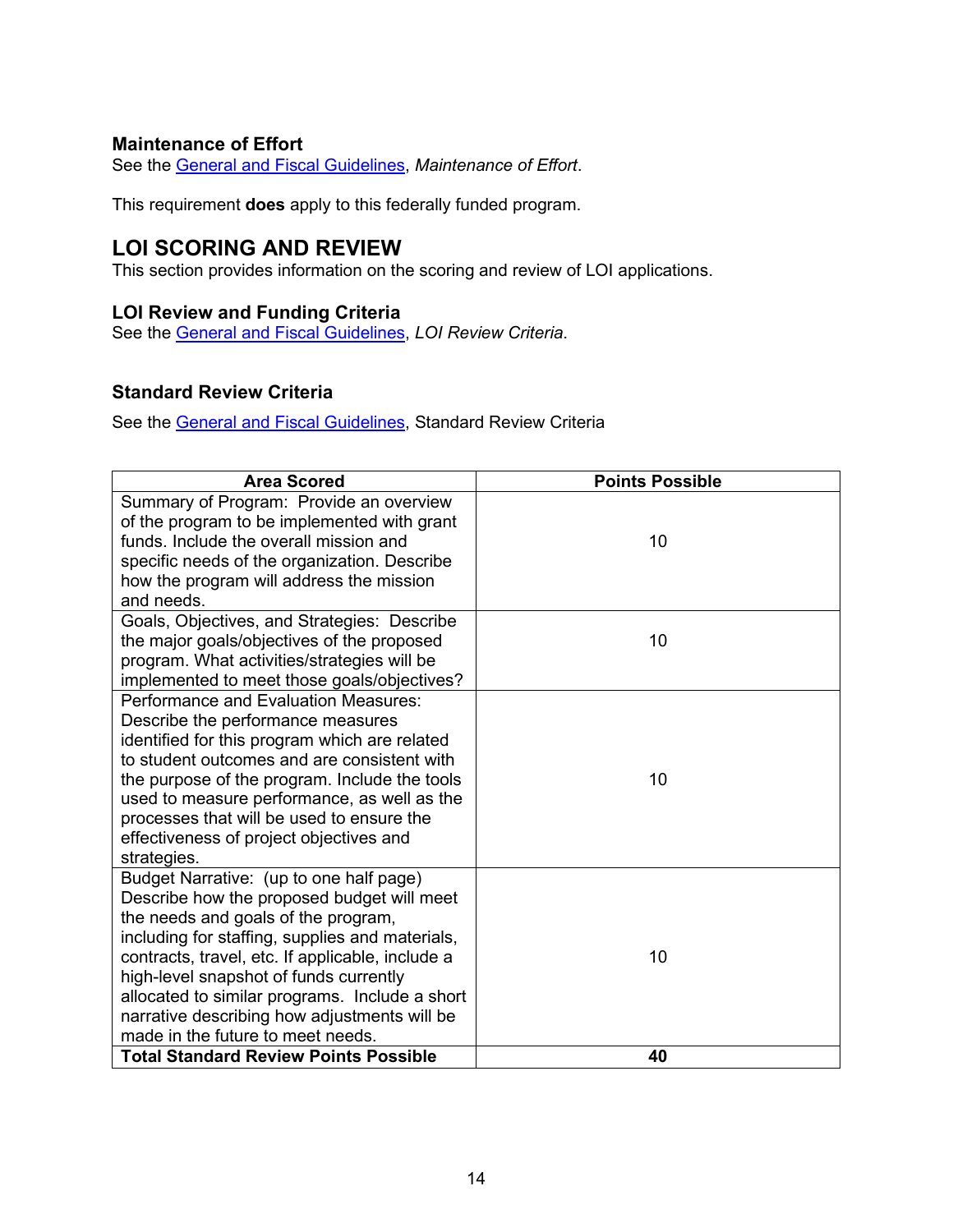# <span id="page-14-0"></span>**Specific Review Criteria**

See the [General and Fiscal Guidelines,](https://tea.texas.gov/sites/default/files/general-and-fiscal-guidelines-7.1.2021-and-after.pdf) Specific Review Criteria

| <b>Program Requirements</b>                                                                   | <b>Points Possible</b> |
|-----------------------------------------------------------------------------------------------|------------------------|
| The LEA must provide a description of the                                                     | 10                     |
| targeted recruitment and selection process                                                    |                        |
| which utilizes demonstrated criteria including                                                |                        |
| evidence of measurable student                                                                |                        |
| achievement, strong evaluations/appraisals,                                                   |                        |
| interpersonal leadership, effective response                                                  |                        |
| to observations and feedback, evidence of                                                     |                        |
| strategic problem solving, and growth                                                         |                        |
| mindset. LEA must also provide their plan for                                                 |                        |
| considering the degree to which the diversity<br>of the residents mirrors that of the student |                        |
| population in their recruitment and selection                                                 |                        |
|                                                                                               |                        |
| strategy.                                                                                     |                        |
| The LEA must provide a description of the year-                                               | 10                     |
| long, full-time residency                                                                     |                        |
| The LEA must provide a description                                                            | 10                     |
| of Data-Driven Instruction systems                                                            |                        |
| currently implemented at campus                                                               |                        |
| level and complete the Leverage                                                               |                        |
| Leadership Readiness Assessment:                                                              |                        |
| Data-Driven Instruction provided in                                                           |                        |
| Attachment 1.                                                                                 |                        |
| The LEA must provide a description of                                                         | 10                     |
| Observation and Feedback systems                                                              |                        |
| currently implemented at campus level                                                         |                        |
| and complete the Leverage Leadership                                                          |                        |
| <b>Readiness Assessment: Observation</b>                                                      |                        |
| and Feedback provided in Attachment                                                           |                        |
| 1.                                                                                            |                        |
|                                                                                               |                        |
| The LEA must provide a<br>description of a sustainability plan for the                        | 10                     |
|                                                                                               |                        |
| continuation of the Principal Residency                                                       |                        |
| Program.                                                                                      |                        |
| The LEA must provide a clear description of                                                   | 10                     |
| a proposed communication system between                                                       |                        |
| the EPP team and key district players                                                         |                        |
| Supplemental Attachment                                                                       | 40                     |
| <b>Total Specific Review Points Possible</b>                                                  | 100                    |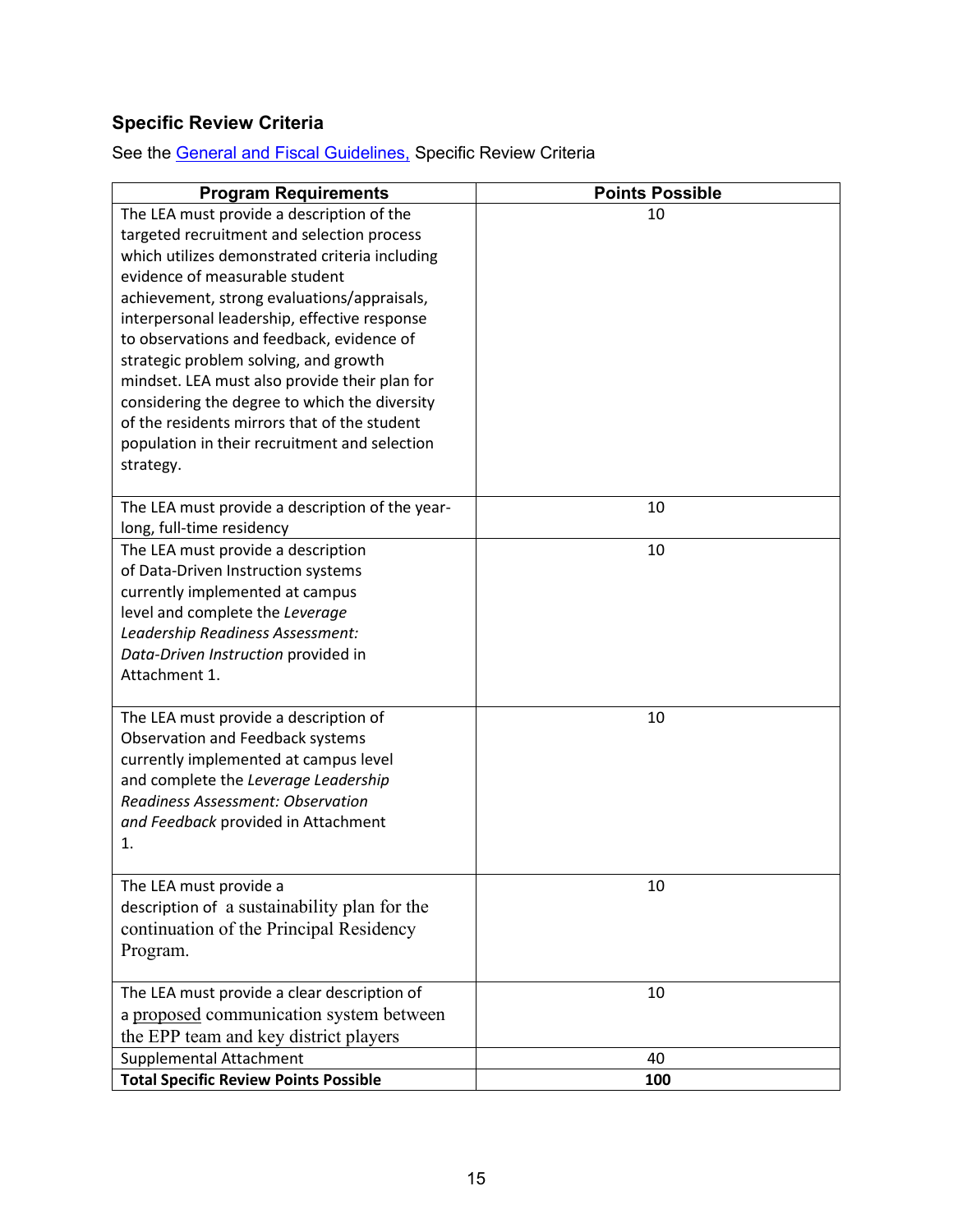#### **Priorities for Funding**

See the [General and Fiscal](https://tea.texas.gov/sites/default/files/general-and-fiscal-guidelines-7.1.2021-and-after.pdf) Guidelines, Priorities for Funding.

In addition to the factors considered in awarding competitive grants as outlined in the previous sections above, TEA will award grants according to the following priorities, see table below TEA Priority Points:

| <b>Priority Points Criteria</b>                                                                                                        | <b>Points Added</b> |
|----------------------------------------------------------------------------------------------------------------------------------------|---------------------|
| Districts that have been identified, notified, and required to create and<br>submit an ESSA Equity Plan for the 2019-2020 school year. | 10                  |
| Districts that have a distinction of being a fast growth district for the<br>2019-2020 school year.                                    | 5                   |

# <span id="page-15-0"></span>**Oral Interviews for Funding**

See the [General and Fiscal Guidelines,](https://tea.texas.gov/sites/default/files/general-and-fiscal-guidelines-7.1.2021-and-after.pdf) *LOI Oral Interviews for Funding*.

Applicants that receive 70% of the total points available through the sum of the peer review criteria and assignment of priority points will be invited to attend an oral interview which will be conducted virtually, from December 14, 2021, through January 12, 2022. Scores from the Oral Interviews will be added to the scores from the peer review to calculate the final score that determines preliminary award selection.

Applicants will have the opportunity to elaborate and be evaluated on the following topics. Both applicant and evaluator may reference any RFA documents, including the program guidelines, the FAQs, and the Attachments (*Leverage Leadership Readiness Assessments, Principal Residency Grant Fidelity of Implementation Rubric for LEAs,* and *Principal Residency Grant Fidelity of Implementation Rubric for EPPs)*.

- 1. Targeted Recruitment and Selection (5 points)
	- a. LEA plans to utilize demonstrated criteria in recruitment and selection including evidence of measurable student achievement, strong evaluations/appraisals, interpersonal leadership, effective response to observations and feedback, evidence of strategic problem solving, and growth mindset.
	- b. LEA plans to employ residency practices that include referrals from district and campus-based leadership, a digital presence (emails, social media, etc.), and event- based outreach that involves direct interaction with prospectiveresidents.
	- c. LEA plans to include the degree to which the diversity of the residents mirrors that of the student population in their recruitment and selection strategy.
- 2. Residency Experiences (5 points)